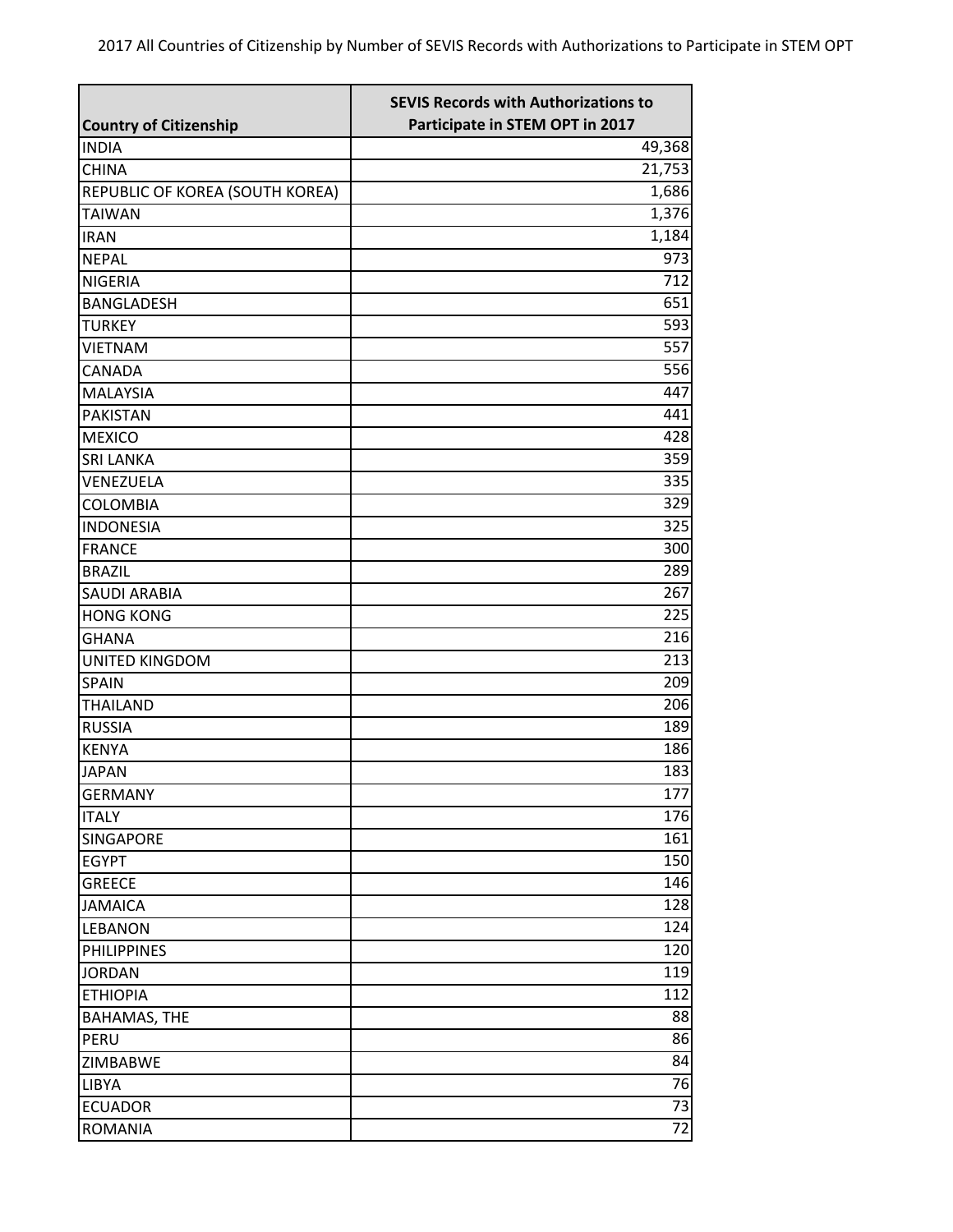| <b>RWANDA</b>             | 72              |
|---------------------------|-----------------|
| <b>UKRAINE</b>            | 71              |
| TRINIDAD AND TOBAGO       | 68              |
| CAMEROON                  | 67              |
| <b>AUSTRALIA</b>          | 64              |
| <b>HONDURAS</b>           | 61              |
| <b>ISRAEL</b>             | 60              |
| <b>BULGARIA</b>           | 60              |
| <b>SOUTH AFRICA</b>       | $\overline{55}$ |
| KAZAKHSTAN                | $\overline{55}$ |
| <b>MONGOLIA</b>           | 54              |
| ARGENTINA                 | 53              |
| <b>COSTA RICA</b>         | 51              |
| <b>MOROCCO</b>            | 50              |
| <b>BOLIVIA</b>            | 49              |
| <b>POLAND</b>             | 48              |
| <b>NEW ZEALAND</b>        | 46              |
| <b>BURMA</b>              | 45              |
| <b>CHILE</b>              | 44              |
| <b>UGANDA</b>             | 44              |
| <b>SERBIA</b>             | 43              |
| <b>SAINT LUCIA</b>        | 43              |
| SWEDEN                    | 41              |
| <b>PANAMA</b>             | 41              |
| <b>GUATEMALA</b>          | 38              |
| EL SALVADOR               | 35              |
| <b>TANZANIA</b>           | 35              |
| <b>ALBANIA</b>            | 35              |
| <b>DOMINICAN REPUBLIC</b> | 32              |
| SENEGAL                   | 31              |
| <b>NETHERLANDS</b>        | 30              |
| <b>BELGIUM</b>            | 28              |
| <b>COTE D'IVOIRE</b>      | 27              |
| SWITZERLAND               | 27              |
| <b>TUNISIA</b>            | 27              |
| <b>NORWAY</b>             | 26              |
| <b>HAITI</b>              | 26              |
| <b>SYRIA</b>              | 25              |
| <b>IRELAND</b>            | 24              |
| PORTUGAL                  | 22              |
| <b>CONGO (KINSHASA)</b>   | 22              |
| <b>AUSTRIA</b>            | $\overline{21}$ |
| <b>DOMINICA</b>           | 20              |
| <b>BURKINA FASO</b>       | 19              |
| ZAMBIA                    | 19              |
| <b>CYPRUS</b>             | 19              |
| <b>UZBEKISTAN</b>         | 18              |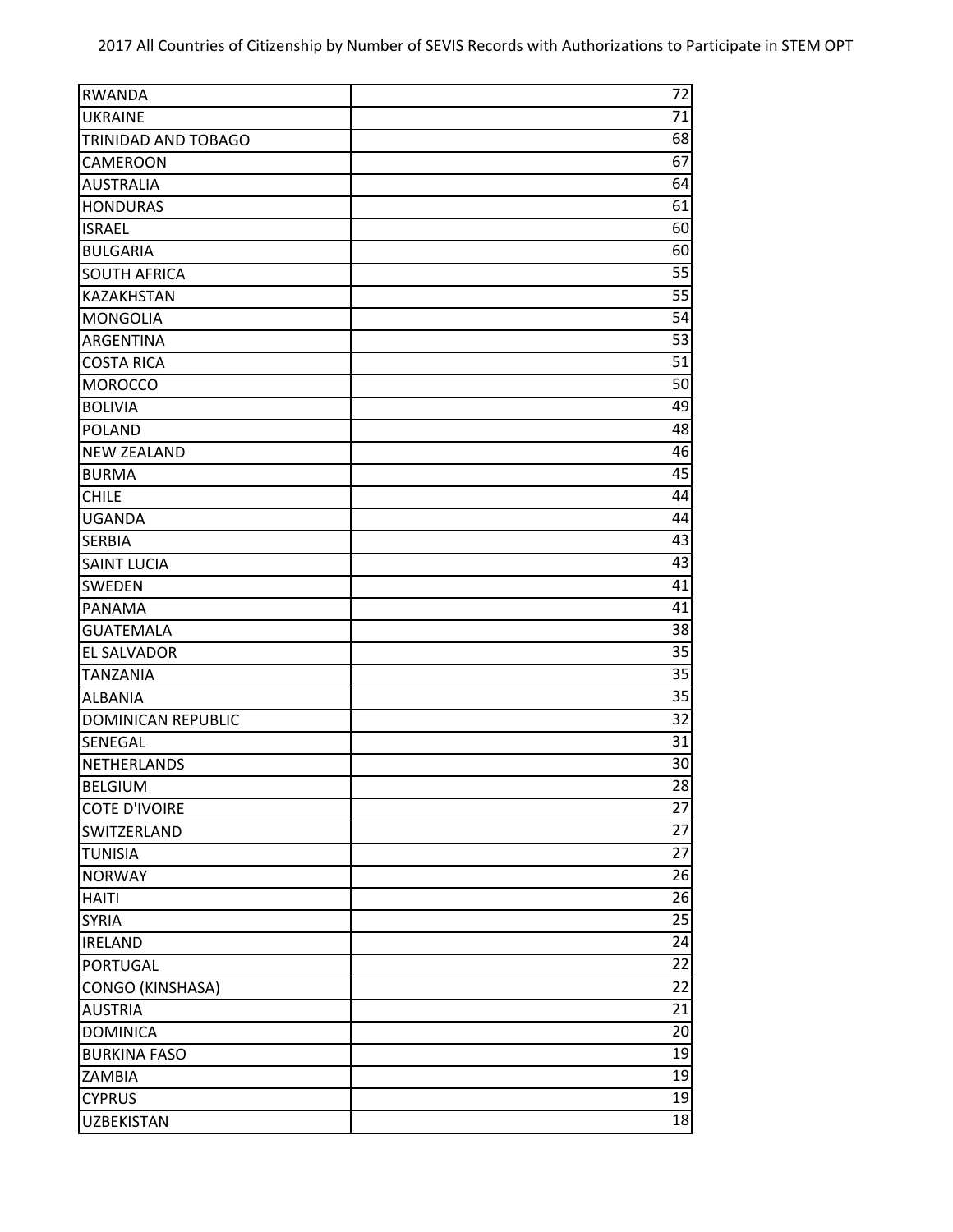| <b>CROATIA</b>                | 18              |
|-------------------------------|-----------------|
| MOLDOVA                       | 18              |
| NICARAGUA                     | 17              |
| MACAU                         | 16              |
| <b>BELIZE</b>                 | 16              |
| <b>HUNGARY</b>                | 15              |
| <b>BOSNIA AND HERZEGOVINA</b> | 15              |
| <b>SUDAN</b>                  | 15              |
| <b>WEST BANK</b>              | $\overline{15}$ |
| <b>CZECH REPUBLIC</b>         | 14              |
| PARAGUAY                      | 14              |
| <b>ICELAND</b>                | 14              |
| <b>KUWAIT</b>                 | 13              |
| <b>GEORGIA</b>                | 13              |
| <b>MAURITIUS</b>              | 13              |
| <b>GRENADA</b>                | 13              |
| <b>TOGO</b>                   | 13              |
| LATVIA                        | 12              |
| AFGHANISTAN                   | 11              |
| AZERBAIJAN                    | 10              |
| SLOVAKIA                      | 10              |
| CAMBODIA                      | 10              |
| <b>MALAWI</b>                 | 10              |
| <b>GAMBIA, THE</b>            | 10              |
| ANTIGUA AND BARBUDA           | 10              |
| <b>GUYANA</b>                 | 10              |
| <b>ALGERIA</b>                | 10              |
| SWAZILAND                     | 10              |
| KOSOVO                        | 10              |
| <b>BARBADOS</b>               | 9               |
| LITHUANIA                     | $\overline{9}$  |
| KYRGYZSTAN                    | $\overline{9}$  |
| <b>GABON</b>                  | $\overline{9}$  |
| <b>TAJIKISTAN</b>             | $\overline{9}$  |
| <b>GAZA STRIP</b>             | $\overline{9}$  |
| <b>FINLAND</b>                | $\overline{8}$  |
| <b>BELARUS</b>                | $\overline{8}$  |
| TURKMENISTAN                  | $\overline{8}$  |
| <b>BENIN</b>                  | 8               |
| MACEDONIA                     | 8               |
| <b>YEMEN</b>                  | 8               |
| <b>BOTSWANA</b>               | $\overline{8}$  |
| <b>SIERRA LEONE</b>           | $\overline{8}$  |
| ANGOLA                        | $\overline{7}$  |
| MALI                          | $\overline{7}$  |
| <b>IRAQ</b>                   | $\overline{7}$  |
| <b>BAHRAIN</b>                | $\overline{7}$  |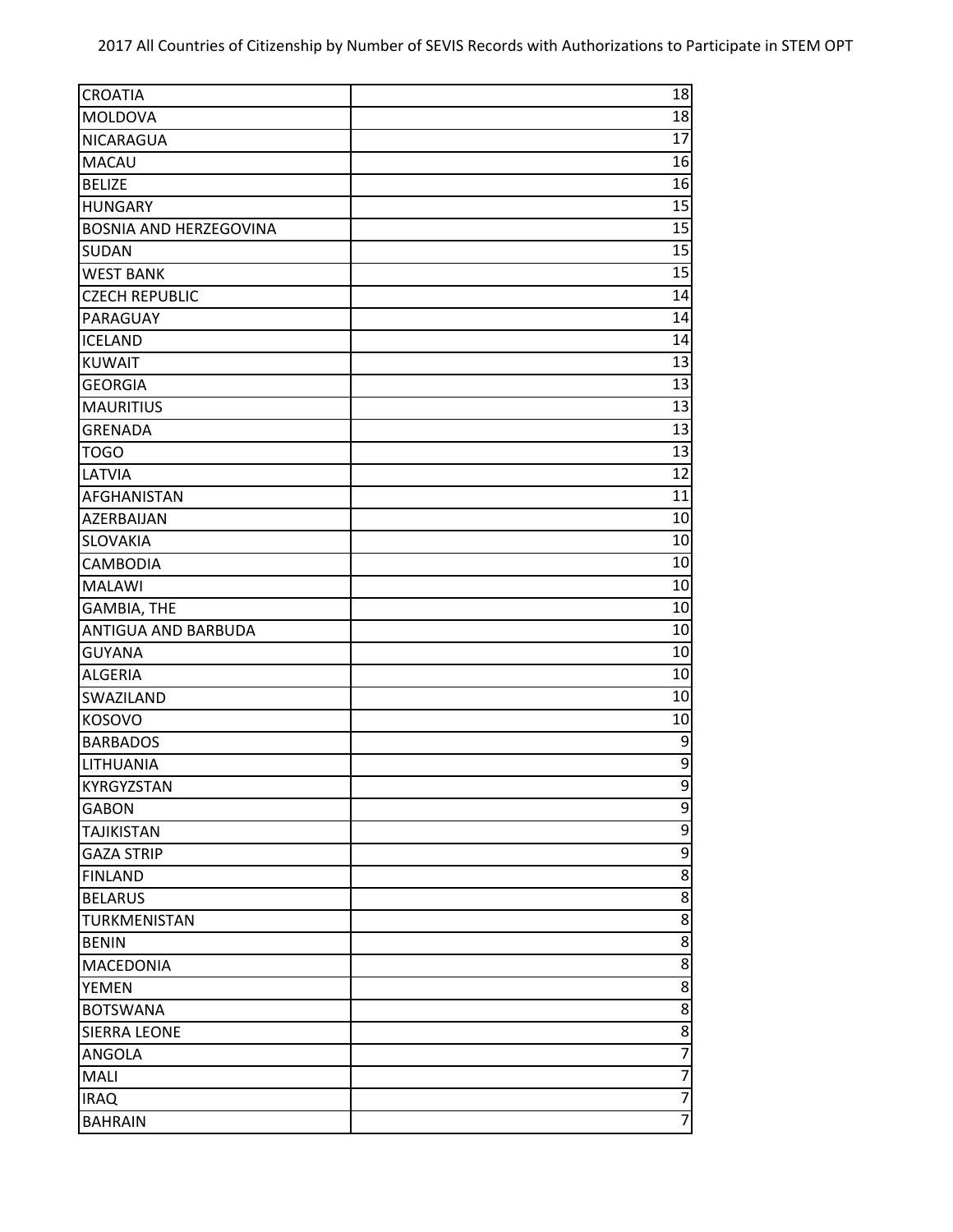| <b>SLOVENIA</b>                  | 7                       |
|----------------------------------|-------------------------|
| <b>BHUTAN</b>                    | $\overline{7}$          |
| <b>NIGER</b>                     | $\overline{7}$          |
| <b>DENMARK</b>                   | 6                       |
| <b>URUGUAY</b>                   | 6                       |
| <b>ARMENIA</b>                   | 6                       |
| <b>BERMUDA</b>                   | 6                       |
| <b>MONTENEGRO</b>                | 6                       |
| SAINT VINCENT AND THE GRENADINES | 6                       |
| SAINT KITTS AND NEVIS            | $\overline{5}$          |
| <b>ESTONIA</b>                   | $\overline{5}$          |
| MADAGASCAR                       | 4                       |
| <b>ERITREA</b>                   | 4                       |
| <b>MAURITANIA</b>                | 4                       |
| <b>UNITED ARAB EMIRATES</b>      | 3                       |
| LIBERIA                          | 3                       |
| <b>BURUNDI</b>                   | $\overline{3}$          |
| SURINAME                         | $\overline{3}$          |
| <b>LESOTHO</b>                   | $\overline{3}$          |
| <b>OMAN</b>                      | $\overline{2}$          |
| CONGO (BRAZZAVILLE)              | $\overline{2}$          |
| LUXEMBOURG                       | $\overline{2}$          |
| <b>CAPE VERDE</b>                | $\overline{\mathbf{c}}$ |
| MOZAMBIQUE                       | $\overline{c}$          |
| <b>CURACAO</b>                   | $\overline{2}$          |
| <b>SINT MAARTEN</b>              | $\overline{2}$          |
| <b>SOUTH SUDAN</b>               | $\overline{2}$          |
| LAOS                             | $\overline{2}$          |
| <b>NAMIBIA</b>                   | $\mathbf{1}$            |
| <b>CAYMAN ISLANDS</b>            | $\mathbf 1$             |
| <b>EQUATORIAL GUINEA</b>         | $\mathbf 1$             |
| <b>BRITISH VIRGIN ISLANDS</b>    | $\mathbf 1$             |
| PAPUA NEW GUINEA                 | $\overline{1}$          |
| <b>BRUNEI</b>                    | $\mathbf{1}$            |
| CHAD                             | $\mathbf{1}$            |
| <b>FIJI</b>                      | $\mathbf{1}$            |
| <b>GUINEA</b>                    | $\mathbf{1}$            |
| <b>SEYCHELLES</b>                | $\mathbf{1}$            |
| <b>TONGA</b>                     | $\mathbf{1}$            |
| CENTRAL AFRICAN REPUBLIC         | $\mathbf{1}$            |
| <b>MONACO</b>                    | $\mathbf{1}$            |
| <b>MARSHALL ISLANDS</b>          | $\overline{1}$          |
| <b>SOLOMON ISLANDS</b>           | 1                       |
| QATAR                            |                         |
| <b>STATELESS</b>                 |                         |
| <b>SAINT MARTIN</b>              |                         |
| <b>CUBA</b>                      |                         |